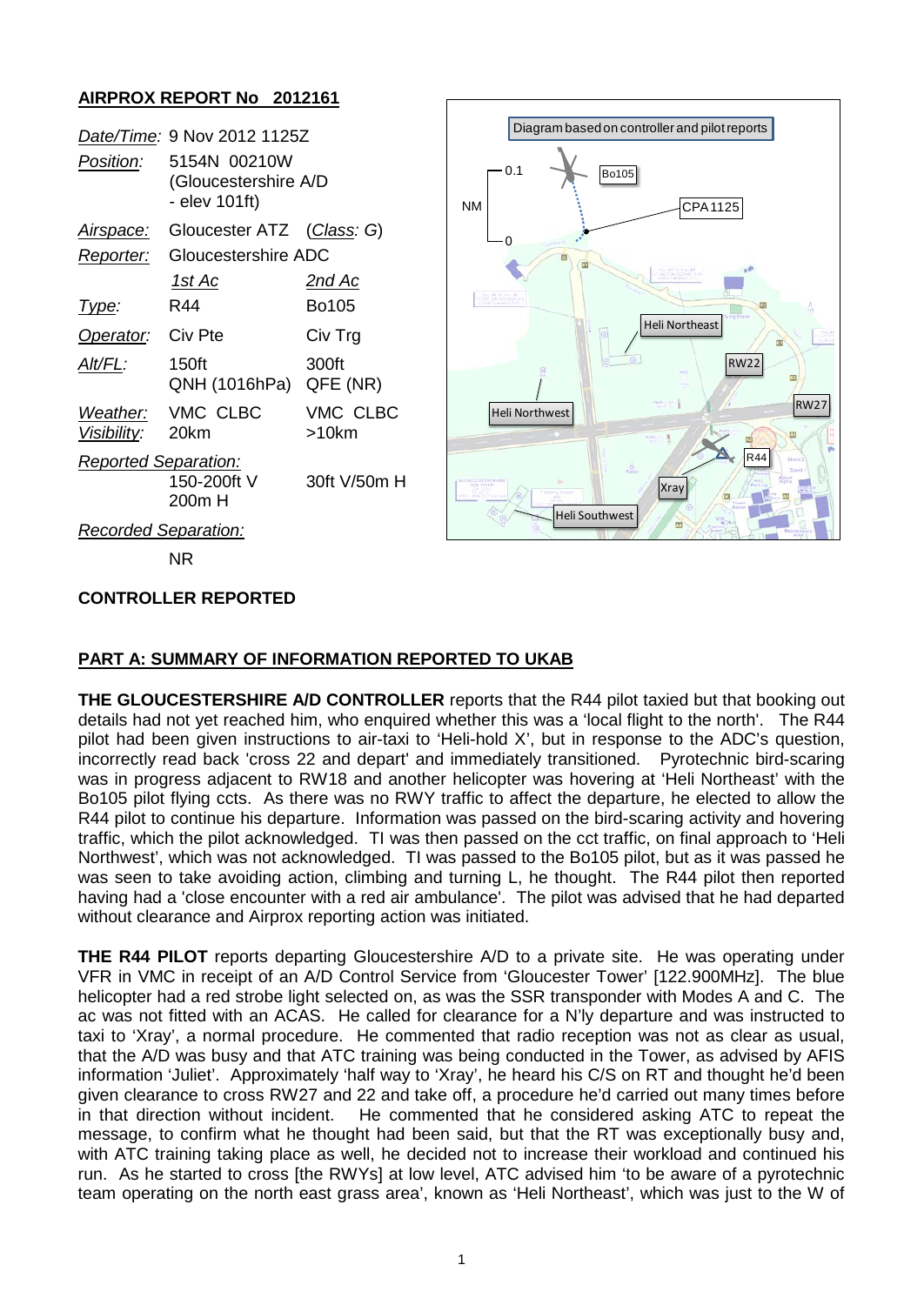his departure track. His attention was then diverted to their activities and, on clearing them, he started his climb out. When he reached the A/D N boundary, heading 355° at 50kt and about 150m E of RW18, he was confronted with a Bo105 helicopter directly ahead, inbound to the A/D and about 150ft above him. He informed ATC of the incident immediately, whereupon he was told that he had not been given take-off clearance. He noted that, as he crossed the A/D at low level, his view of the incoming Bo105 was obscured by boundary buildings and that his attention was focused on the pyrotechnic team's position.

He assessed the risk of collision as 'Medium'.

He apologised and flew the 5min transit to the private site, where he shut down and telephoned Gloucester ATC. He was informed that they were 'too busy to talk' and, after a further unsuccessful attempt, he conducted his next flying detail and returned to Gloucester A/D. He stated that he had eventually talked with the ATC Controller involved, in order to clarify how the incident had occurred. He was told that the RT call, which he had not heard, was to inform him of the incoming Bo105 and of a pyrotechnic team operating on the N side of the A/D. He queried why the controller hadn't instructed him to stop on hearing his incorrect read-back. The controller stated that, having started his 'run', he was more concerned that he should make him aware of the pyrotechnic team near his intended track. The controller was not aware that he hadn't seen the Bo105. He also queried whether there had been another ac using his call sign, since he had heard it used 'a couple of times', but that its use didn't appear to relate to his flight. The controller could not recall. He stated that he had learned a valuable lesson as to how a number of small errors, individually easily rectified, when brought together, could lead to a chain of events with potentially serious consequences. He also opined that he would have been better advised to ask ATC to repeat the RT transmission, rather than assume its content.

**THE BO105 PILOT** reports conducting an Operator Proficiency Check (OPC) in the Gloucester A/D RW22 cct, having briefed the student to fly a clear area arrival to Heli Northeast. He was PNF, occupying the L seat, with the student PF in the R seat. He was operating under VFR in VMC with a BS from Gloucester TWR but 'negative R/T' in the cct. The red helicopter had navigation, strobe and landing lights selected on. The SSR transponder was selected on with Modes A, C and S. The ac was not fitted with an ACAS. At approximately  $\frac{1}{2}$ nm on finals, heading 170° at 60kt, he saw an R44 helicopter, in his L 10.30 position at a range of about 300m, which crossed RW27 from 'point Xray' towards the threshold of RW18, as if to depart the A/D to the N. It became apparent that the 2 helicopters were 'likely to be in close proximity' so he took control, climbed and turned R slightly to effect separation. ATC informed the R44 pilot that he had just taken off without clearance and had also crossed an active RWY (22) without permission.

He assessed the risk of collision as 'High'.

He stated that, in his opinion, had he been flying alone in the R seat a collision would very probably have occurred: an assertion he supported by the fact that the student did not see the R44 until it had passed behind and below them to the N, after the avoidance manoeuvre.

**ATSI** reports that this Airprox occurred at 1125:08, within the Gloucestershire A/D (Gloster) ATZ, Class G airspace, between a Messerschmitt-Bölkow-Blohm Bo105 DBS-4 (Bo105) helicopter and a Robinson R44 II (R44) helicopter.

### **Background**

The Gloster ATZ comprises a circle radius 2nm, centred on the midpoint of the main RW09/27 and extending to a height of 2000ft aal (elevation 161ft). Other RWYs include 18/36 and 04/22. The Bo105 pilot was operating VFR from Heli Northwest, in the RH visual helicopter cct for RW22 and was on final approach. The R44 pilot had called for lift from the apron on the S side of the A/D (Heliflight one) for a VFR departure to the N. The ATSU was providing a split A/D and APP Control Service from the VCR. Controller training was being provided in A/D control, with a mentor OJTI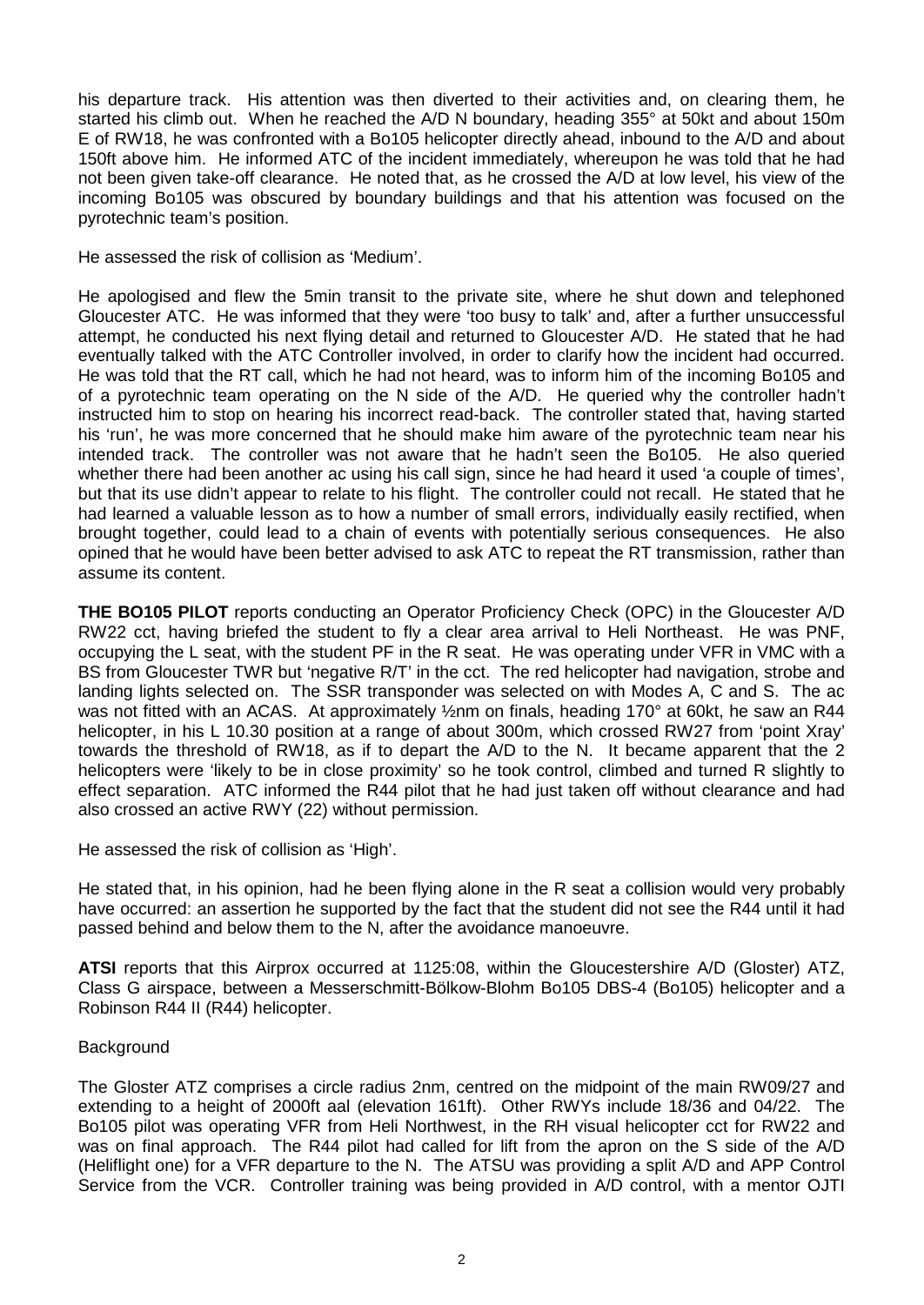retraining an experienced controller. Workload was assessed as medium with RW22 in use. The UK AIP, page AD 2-EGBJ-1-7, paragraph 5, states:

'(a) Helicopter circuits operate parallel to and inside fixed wing circuits up to a maximum of 750ft QFE, approaching and departing from the helicopter training areas as follows:

| Fixed Wing   | Rotary                     |
|--------------|----------------------------|
| Runway 09/27 | Heli Northwest & Northeast |
| Runway 04/22 | Heli Southwest & Northwest |
| Runway 18/36 | Heli Northeast             |

(b) In order to reduce RT loading and avoid conflict between rotary and fixed-wing circuits, standardised phraseology and procedures are established for helicopter operations. The standardised phrases are assigned the following meanings:

(i) Standard Helicopter Departure: Departure into wind or as required, remaining clear of the fixedwing runway in use, turning to depart circuit at right angles to runway in use (i.e. beneath downwind leg), not above 750ft QFE, before departing ATZ on required track.

... (iii) Standard Helicopter Circuits: Circuits to/from most upwind available spot, not above 750ft QFE, negative RT, maintaining a listening watch on ADC frequency.'

CAA ATSI had access to RTF recordings for Gloster Tower and area radar recording, together with the written reports from the two pilots concerned and the Gloster Aerodrome controller. A telephone interview took place with the OJTI controller concerned. The area radar recording showed intermittent traffic in the Gloster circuit, but did not show the Airprox encounter.

The Gloster weather was recorded as follows: METAR EGBJ 091120Z 21010KT 180V240 9999 FEW020 BKN030 11/05 Q1008=

Factual History

At 1111:48 the Bo105 pilot called for taxi prior to commencing an OPC in the RH helicopter cct for RW22. The Tower controller gave him a clearance to air-taxi to holding point Xray and, at 1114:24, he was cleared to cross RW22 for air-taxi to the helicopter training area 'Heli-Northwest'.

At 1115:45, the Bo105 pilot called at 'Heli-Northwest' ready to commence training. The Tower controller responded, "[Bo105 C/S] *is clear for take-off standard helicopter circuits wind two one zero degrees one zero knots*" and this was acknowledged, "*Clear take off standard helicopter circuits based on two two righthand* [Bo105 C/S]."

The R44 pilot had not previously booked out and, at 1123:03, he established two way RT with the Tower and reported, "*er* [R44 C/S] *R forty four with information hotel at Heliflight one POB ready to lift for flight to the north*". The Tower controller responded, "[R44 C/S] *Gloster Tower lift air-taxi to Xray*" and this was acknowledged, "*Taxi Xray* [R44 C/S]".

As the R44 pilot air-taxied to Xray, the Bo105 pilot was in the RH visual helicopter cct for RW22. In addition, another helicopter was operating at the Heli Northeast training area and pyrotechnic bird scaring was in progress adjacent to RW18. The controller had intended to pass essential aerodrome and traffic information to the R44 pilot prior to approving the crossing of RW22 and then a take-off clearance in accordance with the 'Standard Helicopter Departure' procedure.

When questioned, the OJTI indicated that after the issue of the appropriate information and clearance, his expectation was that the R44 pilot would have crossed RW22, turning L into wind, making an earlier R turn to clear the cct before then turning N. The controller indicated that, as the R44 pilot had not booked out, he wanted to confirm the flight was local i.e. departing from and returning to Gloster. At 1124:28 the Tower controller transmitted, "[R44 C/S] *confirm it's a local flight er*" and the R44 pilot replied, "[R44 C/S] *cross er two two to er flight to north*".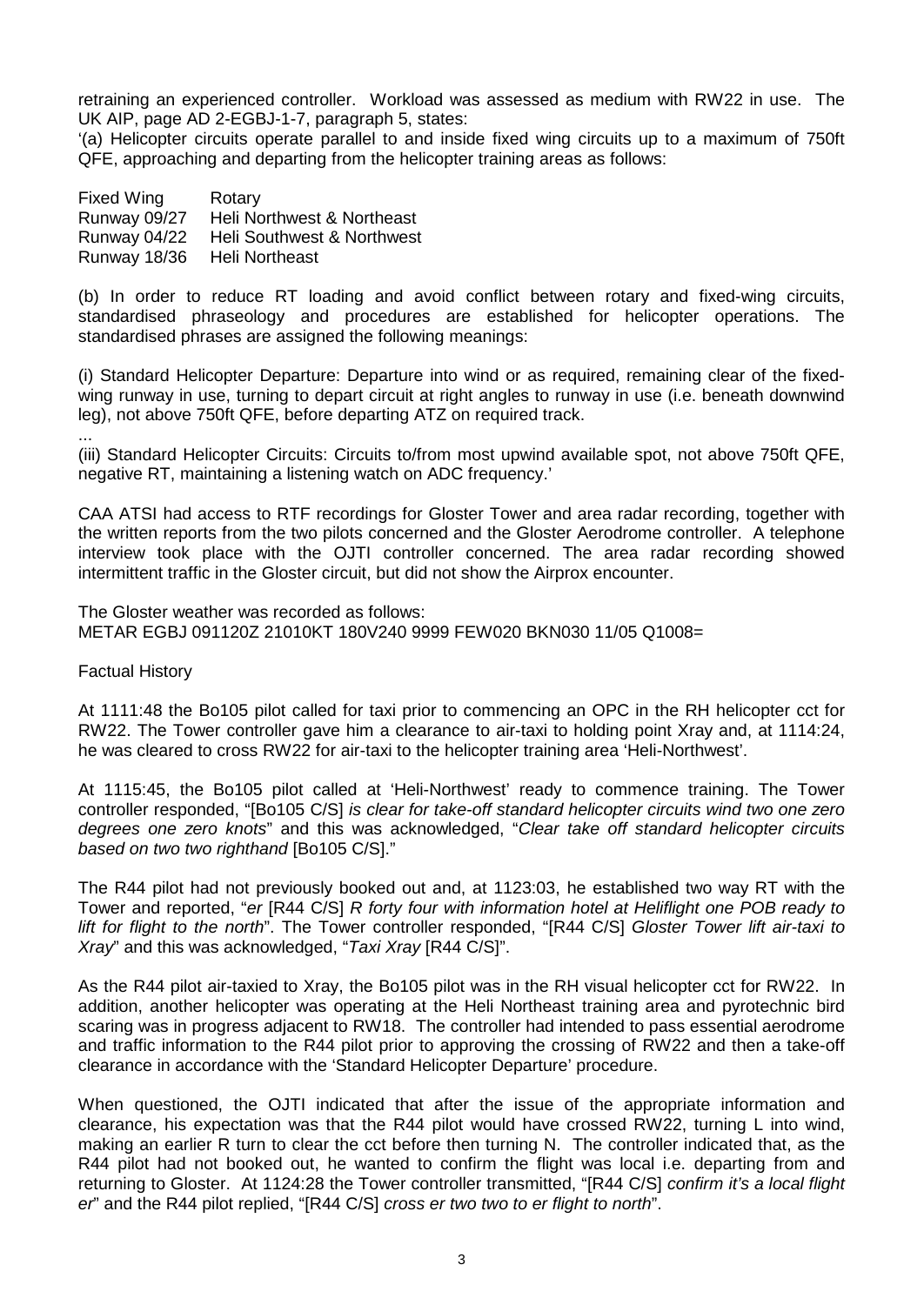When questioned, the OJTI indicated that the R44 pilot had been air-taxiing quite fast towards Xray (25-30 knots) and when the pilot was asked to confirm it was a local flight, he immediately increased speed and transitioned to cross the RWY. The Tower controller elected to allow the R44 pilot to continue across the RWY and, 5sec after the incorrect transmission, at 1124:40, the controller passed essential aerodrome and traffic information, "[R44 C/S] *the heli-the vehicle at Heli-North will be letting off some pyrotechnics shortly and there's a Schweitzer operating from Heli-Northeast and Heli-Southwest*". The R44 pilot acknowledged, "*Copied that* [R44 C/S] *I will be clear of that in a few seconds*".

At 1124:56, the following RTF exchange occurred:

Tower "[R44 C/S] *are you visual with the er Bolkow on final Heli South*"

[The OJTI could not recall that Heli South had been specified, instead of Heli Northwest. However the R44 pilot had immediately reported the Bo105 in sight.]

R44 "*Visual* IR44 C/SI" Tower "[Bo105 C/S] *you visual with the departing Robinson*"

[The controller observed the Bo105 taking avoiding action]

| R44   | "Yes very close encounter [R44 C/S] with incoming er [Bo105 C/S]"                    |
|-------|--------------------------------------------------------------------------------------|
| Tower | "And [R44 C/S] you weren't actually given a clearance to cross the runway or depart" |
| R44   | " begging your pardon [R44 C/S] I thought you'd given me clearance"                  |

The Bo105 pilot's written report indicated that, when on final at 0.5nm, he had observed the R44 on a N'ly track crossing RW27 and converging. The Bo105 pilot continued to monitor the R44 and judged that it was likely to be in close proximity. The Bo105 pilot elected to avoid the R44 by taking control and climbing and turning slightly to the R.

The R44 pilot's written report indicated that, after he had lifted and started to cross the runway he received a transmission about the pyrotechnics. The R44 pilot indicated that his attention was diverted to looking for the pyrotechnic activity, following which he started to climb and observed the Bo105 about 150 feet above. He had reported hearing a similar C/S being used a couple of times previously and wondered if another ac had used it. A detailed analysis of the RTF recordings from 1111:00, until 1126:12, when the R44 was transferred to APP, showed that no other ac had used a similar C/S and that the Tower controller only used the R44 C/S when communicating with the R44 pilot as stated above.

The controller asked the Bo105 pilot to contact ATC after landing and at 1126:12, the R44 pilot was transferred to Gloster APP [128.550MHz].

#### Analysis

The controller cleared the R44 pilot to hold at Xray with the intention of passing aerodrome and traffic information prior to departure. It is not clear why the R44 pilot misunderstood the transmission "*confirm it's a local flight*" to be an executive clearance, which would have included a take-off clearance and use of the 'Standard Helicopter Departure' terminology and surface wind check. The R44 pilot indicated that he had conducted this same procedure many times. It is possible that he may have been conditioned to expect a crossing and take off clearance at this point.

The controller's normal course of action would have been to correct the read back and reiterate the instruction to hold at Xray. However, the R44 pilot had already started to transition and cross the RWY immediately after making the incorrect transmission. His written statement indicated that, as he crossed the RWY, the Tower controller told him about the pyrotechnics, some 5sec after his incorrect transmission.